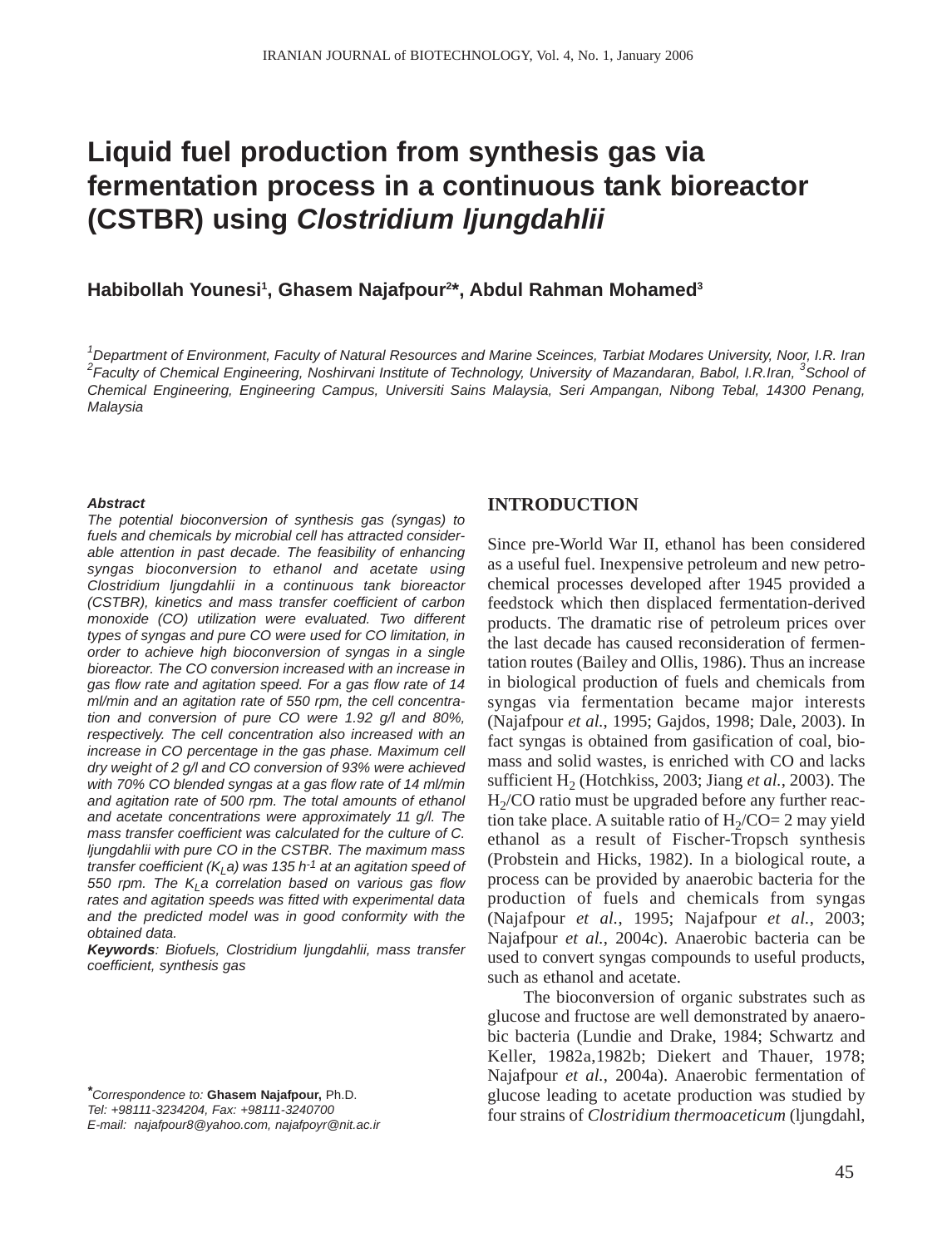wood, S3 and 1745) (Schwartz and Keller, 1982a). An investigation of *C. thermoaceticum* and *C*. *formicoaceticum* has demonstrated their suitable growth on hexoses and pyruvate. They have found that these microorganisms simultaneously oxidized CO to acetate and  $CO<sub>2</sub>$ . It was also reported that acetate was the only fermentation product in both the absence and presence of CO (Schwartz and Keller, 1982b). The electron was supplied from the energy source for the transformation of  $CO<sub>2</sub>$  to acetate. In addition, it has been declared that the carbon monoxide oxidation was 10-fold more than pyruvate oxidation. However, Shen and his co-workers (1999) reported that ethanol and buthanol production by *Butyribacterium methylothrophicum* utilizing glucose coupled with CO, were the main products of anaerobic fermentation. Batch experiments were conducted with *C. ljungdahlii* using various sugars and starch concentration (Shen *et al.*, 1999). Ethanol and acetate production were the products of anaerobic fermentation of single inorganic carbon sources, such as  $CO/H<sub>2</sub>$  and  $CO<sub>2</sub>/H<sub>2</sub>$  (Bailey and Ollis, 1986; Klasson *et al.*, 1992; Braun *et al.*, 1981; Kerby and Zeikus, 1983; Vega *et al.*, 1989a, b). Among these studies, Vega and his co-workers (1989a) used a strictly anaerobic bacterium, i.e. *Peptostreptococcus productus* strain U-1. The bacterium was grown on CO to produce acetate in a batch and continuous operation. Acetate production in a batch bioreactor was also conducted by *C. thermoaceticum* on  $H_2/CO_2$  or CO (Braun *et al*., 1981; Pezacka and Wood, 1984; Phillips

*et al*., 1994). A continuous system of immobilized-cell and membrane-filtration type reactor was applied for acetate production. It was stated that *C. thermoaceticum* and *C. formicoaceticum* required pyruvate as an electron donor for bioconversion of  $CO<sub>2</sub>$  to acetate (Vega, *et al*., 1989a). The bioconversion of three different gases for the purpose of acetate and ethanol production and mass transfer correlations under various gas flow rates and agitation speeds are reported in the present study.

## **MATERIALS AND METHODS**

A pure culture of *C. ljungdahlii* was obtained from American Type Culture Collection (ATCC), 55383, University Boulevard, Manassas, Virginia, 20110- 2209 USA. It was anaerobically grown in rich ATCC media at 37ºC in an incubator shaker (Barnstead/Lab-Line, MaxQ 4000, USA). The growth media used for propagation of the organisms were based on previous studies (Najafpour and Younesi, 2005).

Figure 1 shows the schematic representation of the fermentation vessel and the associated experimental set-up. Temperature and pH control was associated with the fermenter vessel. A gas controller was used to measure the gas flow rate of the bioreactor. Two 20 l carboys were used for fresh media preparation and holding effluent from the outlet of the bioreactor. The anaerobic techniques for the start-up of the system and



**Figure 1.** Schematic representation of the fermenter vessel and associated setup.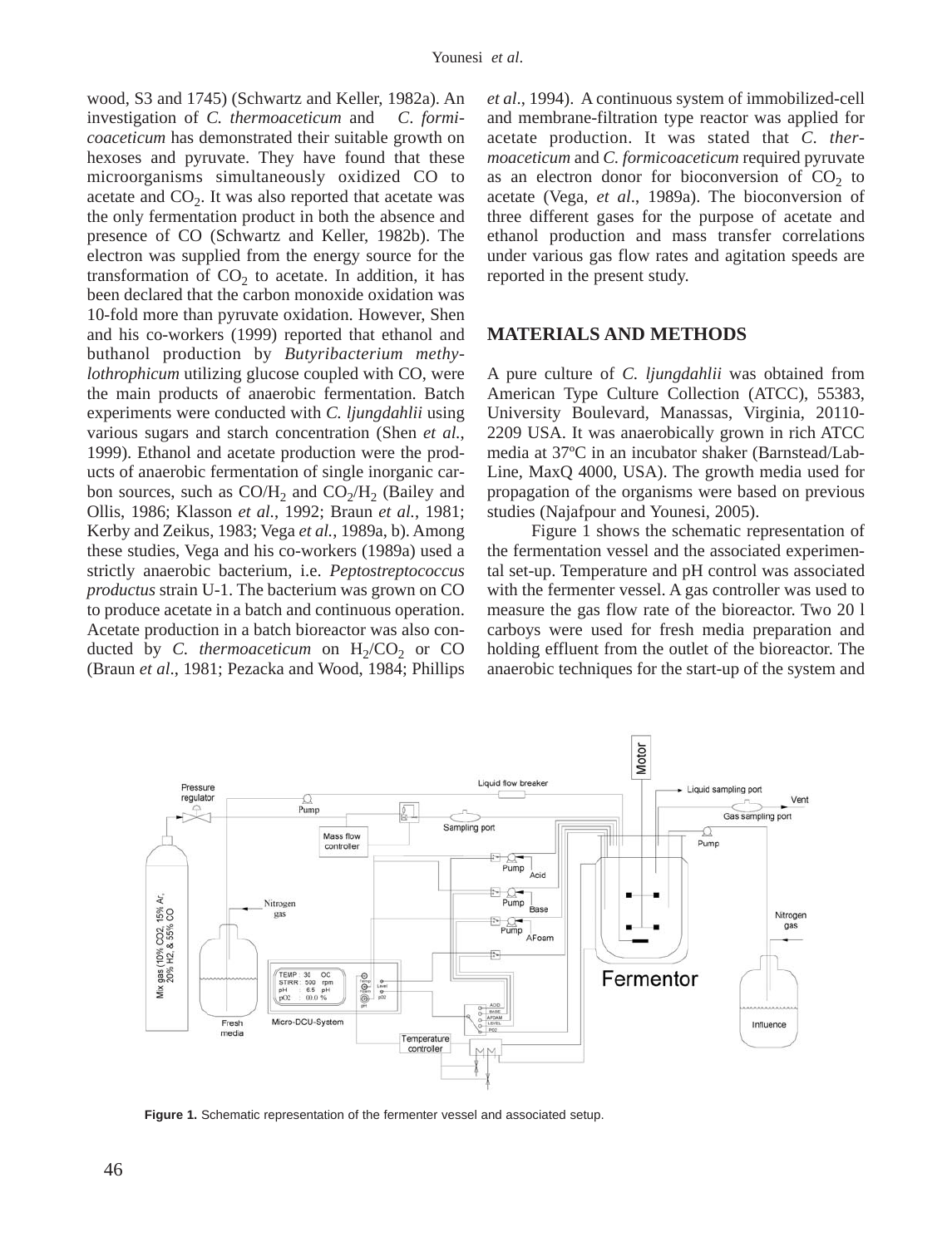

Figure 2. Cell dry weight concentration and CO conversion at a constant liquid flow rate of 0.55 ml/min.



**Figure 3.** Three different types of synthesis gas at a constant liquid flow rate of 0.55 ml/min.

the preparation of media used in the continuous studies were slightly different from those in batch culture (Najafpour and Younesi, 2005). The media were clear solutions before and after autoclave. Fresh media was fed at a flow rate of 0.55 ml/min (0.4 day-1 dilution rate) as the liquid flow rate into the bioreactor. The syngas consisted of  $CO<sub>2</sub>$  (10 vol%), Ar (15 vol%), H<sub>2</sub> (20 vol%) and CO (55 vol%). Further, a syngas rich in CO consisted of Ar  $(15 \text{ vol}\%)$ , H<sub>2</sub>  $(15 \text{ vol}\%)$  and CO (70 vol%) blended for industrial use (Air Products, Malaysia). The feed gas flow rates were 8, 10, 12, 14 ml/min for pure CO at atmospheric pressure. The temperature of the bioreactor was fixed at 37ºC. For gas analysis by Gas chromatography (GC), argon was used as an internal standard. The media of the bioreactor

were reduced by addition of 10 ml of  $Na<sub>2</sub>S·9 H<sub>2</sub>O$ solution (10% w/v). Gas and liquid samples were analysed based on previous studies (Younesi *et al.*, 2005).

#### **RESULTS**

The cell dry weight, CO bioconversion and pH profile in a continuous process with an operation period of more than 3 months are shown in Figure 2. The CO and  $CO<sub>2</sub>/H<sub>2</sub>$  bioconversion was conducted using microbial catalysts. Figure 3 shows the microbial consumption and dynamic uptake of gaseous substrates using CO and  $CO<sub>2</sub>/H<sub>2</sub>$  with various compositions of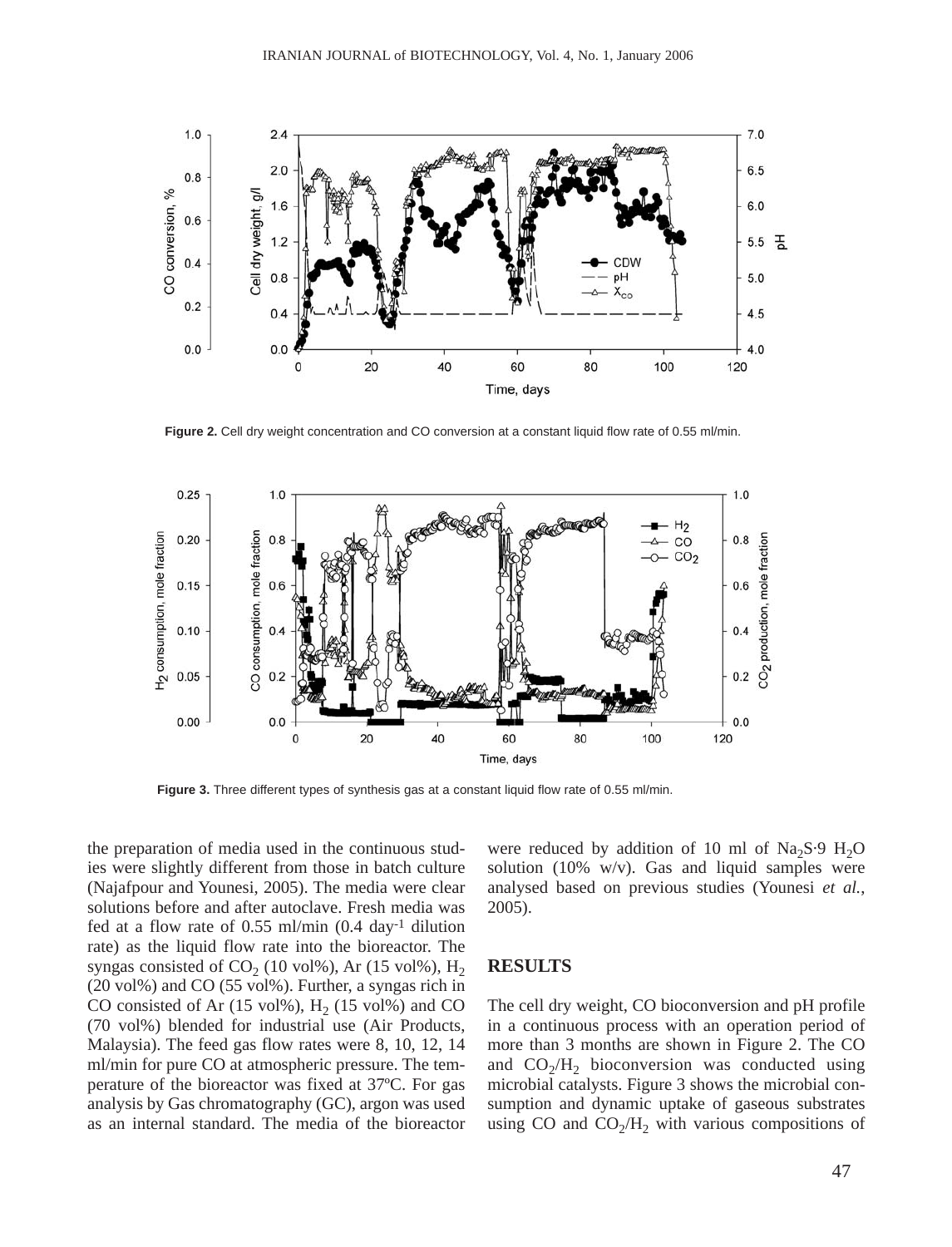

**Figure 4.** Formation of acetate (Ac) and ethanol (EthOH) from synthesis gas composition and pure CO at a constant liquid flow rate of 0.55 ml/min.

syngas and pure carbon monoxide at atmospheric pressure. Results obtained for the products concentration profiles such as ethanol and acetate are shown in Figure 4. The microorganisms as biocatalysts (*C. ljungdahlii*) were implemented to produce acetate and ethanol. The steady operation and continuous CO fermentation were successfully accomplished in the bioreactor at the higher gas flow rates. The results related to CO consumption and uptake rate, productivity and yield are presented in Table 1. Results related

to the effect of gas flow rate and agitation speed upon CO bioconversion in a CSTBR are shown in Figure 5 and 6. Variations in cell dry weight concentrations with respect to changes in the volumetric liquid flow rate, gas flow rate and agitation speed in the bioreactor were monitored.

The mathematical presentation for correlation of overall mass transfer coefficient is discussed (Najafpour *et al.*, 2004b). The results were fitted with the project correlation. The concept of the overall mass

| Type of gas         | <b>Agitation</b><br>speed<br>(rpm) | <b>Gas flow rate</b><br>$(ml·min-1)$ | Cell growth status  | $_{\rm CO}$<br>consumption<br>$(mmol CO·h-1)$ | CO uptake rate and productivity<br>(mmol $CO·g^{-1}$ cell $-h^{-1}$ ) |       |              | Cell and product yield<br>$(g\cdot \text{mmol}^{-1} CO)$ |             |                |
|---------------------|------------------------------------|--------------------------------------|---------------------|-----------------------------------------------|-----------------------------------------------------------------------|-------|--------------|----------------------------------------------------------|-------------|----------------|
|                     |                                    |                                      |                     |                                               | $_{\rm CO}$                                                           | Ac    | <b>EthOH</b> | $Y_{\text{cell/CO}}$                                     | $Y_{Ac/CO}$ | $Y_{EthOH/CO}$ |
| Syngas <sup>a</sup> | 400                                | 14                                   | Steady              | 30.5                                          | 30.7                                                                  | 0.282 | 0.155        | 0.031                                                    | 0.067       | 0.072          |
| Syngas <sup>b</sup> | 500                                | 14                                   | Decreased/Steady    | 29.8                                          | 22.7                                                                  | 0.222 | 0.282        | 0.051                                                    | 0.143       | 0.141          |
| Pure CO             | 400                                | 8                                    | Decreased           | 14.2                                          | 114.2                                                                 | 0.153 | 0.117        | 0.04                                                     | 0.088       | 0.067          |
|                     |                                    | 10                                   | Increased           | 16.6                                          | 16.5                                                                  | 0.218 | 0.233        | 0.035                                                    | 0.092       | 0.091          |
|                     |                                    | 12                                   | Increased           | 18.5                                          | 19.3                                                                  | 0.074 | 0.320        | 0.037                                                    | 0.090       | 0.107          |
|                     |                                    | 14                                   | Decreased/Steady    | 22.7                                          | 23.4                                                                  | 0.274 | 0.274        | 0.037                                                    | 0.110       | 0.114          |
|                     | 450                                | 8                                    | Decreased           | 15.3                                          | 13.1                                                                  | 0.247 | 0.150        | 0.032                                                    | 0.078       | 0.072          |
|                     |                                    | 10                                   | Increased/Steady    | 19.1                                          | 18.8                                                                  | 0.196 | 0.222        | 0.037                                                    | 0.090       | 0.082          |
|                     |                                    | 12                                   | Steady              | 21.5                                          | 21.5                                                                  | 0.157 | 0.275        | 0.038                                                    | 0.068       | 0.112          |
|                     |                                    | 14                                   | Decreased/Increased | 25.7                                          | 24.2                                                                  | 0.164 | 0.414        | 0.040                                                    | 0.125       | 0.124          |
|                     | 500                                | 8                                    | Decreased           | 17.4                                          | 12.2                                                                  | 0.190 | 0.117        | 0.038                                                    | 0.098       | 0.085          |
|                     |                                    | 10                                   | Steady              | 20.5                                          | 12.8                                                                  | 0.248 | 0.275        | 0.046                                                    | 0.122       | 0.133          |
|                     |                                    | 12                                   | Increased           | 24.3                                          | 12.8                                                                  | 0.210 | 0.198        | 0.056                                                    | 0.134       | 0.136          |
|                     |                                    | 14                                   | Increased           | 27.6                                          | 20.3                                                                  | 0.155 | 0.254        | 0.044                                                    | 0.140       | 0.150          |
|                     | 550                                | 8                                    | Steady              | 17.8                                          | 12.8                                                                  | 0.224 | 0.184        | 0.037                                                    | 0.098       | 0.085          |
|                     |                                    | 10                                   | Steady              | 21.6                                          | 17.5                                                                  | 0.262 | 0.285        | 0.040                                                    | 0.096       | 0.105          |
|                     |                                    | 12                                   | Increased           | 25.7                                          | 16.4                                                                  | 0.221 | 0.210        | 0.044                                                    | 0.105       | 0.117          |
|                     |                                    | 14                                   | Increased           | 29.3                                          | 17.8                                                                  | 0.201 | 0.255        | 0.047                                                    | 0.120       | 0.142          |

**Table 1.** Synthesis gas and CO fermentation by *C. ljundahlii* in a CSTBR.

<sup>a</sup> Synthesis gas consists of CO<sub>2</sub> (10 vol%), Ar (15 vol%), H<sub>2</sub> (20 vol%), CO (55 vol%). <sup>b</sup> Synthesis gas consists of Ar (15 vol%, H<sub>2</sub> 15 vol%), CO (70 vol%).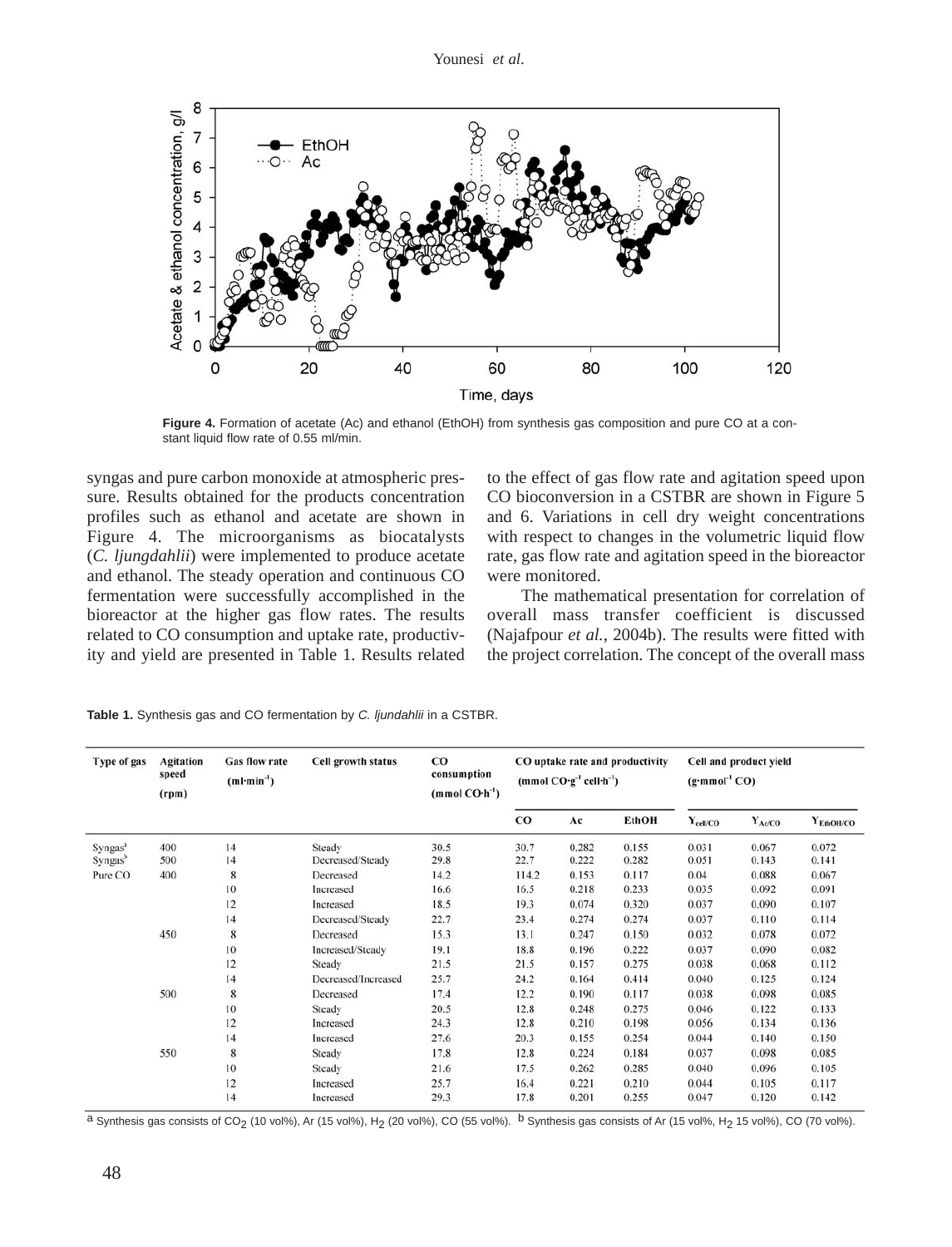

**Figure 5.** Effect of agitation speed on CO conversion at a constant liquid flow rate of 0.55 ml/min.



**Figure 7.** Overall volumetric mass transfer coefficient resulted from Equation 1.

transfer coefficient experimentally determined for CO conversion with respect to gas flow rate, is shown in Figure 6. The empirical correlation for mass transfer in a stirred tank bioreactor was projected. The value of  $K<sub>L</sub>a$  was determined. The masstransfer coefficient was obtained by Figure 7. Figure 8 shows the effect of agitation speed and gas flow rate on  $K<sub>L</sub>$  a. SigmaPlot5 was used to examine the empirical correlation of value for the syngas fermentation media in a stirred tank bioreactor. The effect of gas flow rate and agitation speed on  $K<sub>L</sub>$  a is presented by SigmaPlot5.

## **DISCUSSION**

The present study was conducted to evaluate *C. ljungdahlii* as an active biocatalyst for bioconversion of



**Figure 6.** Effect of gas flow rate on CO conversion at various agitation speeds and a constant liquid flow rate of 0.55 ml/min.



**Figure 8.** Effect of gas flow rate and agitation speed on mass transfer coefficient.

CO-rich gases such as syngas and off-gas (from steel mills) to biofuel using a continuous fermentation (Najafpour and Younesi, 2005; Morinaga and Kawada, 1990). In our previous study, the experiments were focused on tolerance of *C. ljungdahlii* to different CO pressures in the batch process (Bouaifi *et al.*, 2001). The cell concentration was increased with the decrease in CO percentage in the gas phase. This may be due to the low availability of CO in blended gas at low gas flow rate. The syngas was initially supplied into the bioreactor by continuously sparging at a flow rate of 14 ml/min (0.007 vvm). The agitation speed was at 400 rpm. The gas flow rate was decreased to 10 ml/min in the second week.

Figure 2 shows the cell dry weight, CO bioconversion and pH profile in a continuous process for more than 3 months. At the early stage of the opera-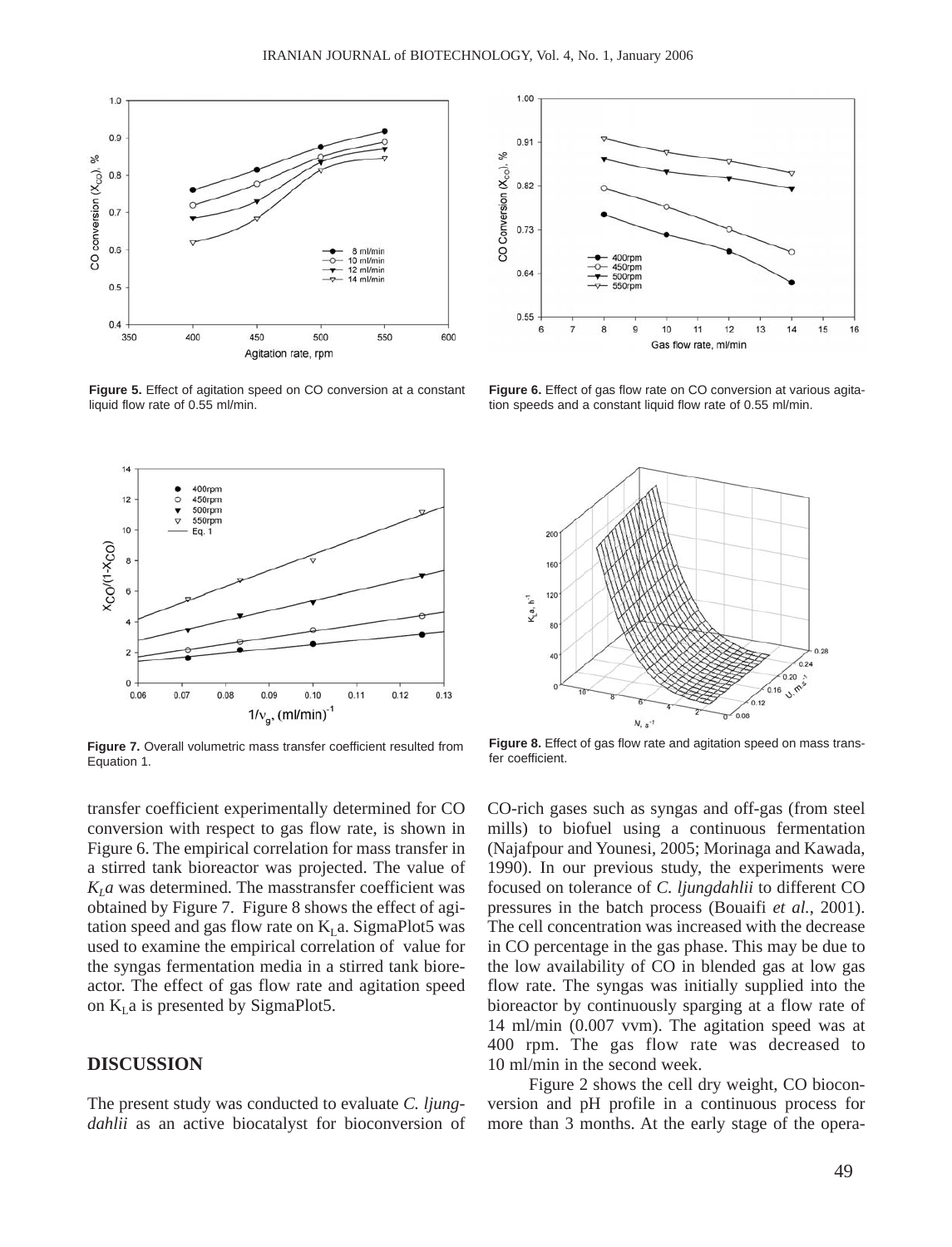tion, the cell dry weight dropped to 0.75 g/l due to an increase in liquid flow rate of 0.65 ml/min ( $D = 0.0195$ ) h-1). However, the cell concentration was decreased from 0.98 to 0.75 g/l under the same conditions. Then, the liquid flow rate was adjusted to 0.55 ml/min in subsequence experiments. The decrease in cell concentration was also observed at the lower input gas flow rate. The same situation was observed for all agitation speeds through fluctuation of gas flow rate. The decrease in cell concentration caused the CO bioconversion to decrease from 83 to 50%. In order to reactivate *C. ljungdahlii*, the pH of the bioreactor was adjusted to 4.75 using 2 ml of bicarbonate solution (2.5 N NaHCO<sub>3</sub>). However, a maximum cell concentration and CO bioconversion of 1.2 g/l and 83% were obtained, respectively. Pure CO gas at atmospheric pressure was switched when the bioreactor was operated at an agitation rate of 400 rpm, gas flow rate of 14 ml/min and liquid flow rate of 0.55 ml/min ( $D = 0.4$ ) day-1). At this stage, it was decided to monitor the dynamics of the fermentation process during one cycle of CO replenishment.

Figure 3 shows the dynamics of CO and  $CO<sub>2</sub>/H<sub>2</sub>$ utilization with variable syngas compositions and pure carbon monoxide at atmospheric pressure. The syngas initially consists of  $CO/H_2/CO_2/Ar$  (55/20/10/15 vol%). The utilization of mix syngas is presented by *C. ljundahlii* in the early part of Figure 4 (0-7 days of operation). The bioreactor was set with agitation speed of 300 rpm and a gas flow rate of 14 ml/min. The utilization of CO was observed at defined operating conditions. An increase in CO utilization was observed during the course of investigation of process conditions. The outlet gas composition of the bioreactor at the early stage was analyzed by GC equipped with thermal conductivity detector (TCD), showing only 14% (by volume) of the CO was utilized by *C. ljundahlii*. The present data showed that the CO uptake rate at low agitation speed (300 rpm) caused insufficient mass transfer that resulted from insufficient cell growth. In an attempt to overcome CO mass transfer limitation and to supply the maintenance energy, the experiment was conducted with a higher agitation speeds. Mole fraction of CO in the outlet gas phase was reduced to 10% (vol%) when the agitation speed was kept constant at 400 rpm for duration of a week. The  $H_2/CO_2$  utilization was monitored during this period of fermentation. The mole fraction of  $CO<sub>2</sub>$  in the gas phase was reached 33% (vol%) after 10 days of fermentation. The  $CO<sub>2</sub>$  initiated to be utilized when  $H<sub>2</sub>$ was consumed by *C. ljundahlii*. The maximum value of 26% (vol%)  $CO<sub>2</sub>$  was obtained, while mole fraction of  $H<sub>2</sub>$  was reduced to 2% (vol%). On the other hand,

about 18% of  $H_2$  was consumed and 6% of  $CO_2$  which is in good agreement based on the stoichiometric coefficient proposed by other researchers (Shen *et al.*, 1999; Rajagopalaan, *et al.*, 2002; Morinaga and Kawada, 1990).

It has been stated by many researchers that the acetogenic bacterium *C. ljundahlii* was involved in the synthesis of active enzymes such as hydrogenase, CO dehydrogenase, methyltransferase and corrinoid enzymes. Hydrogenase catalyzes the reduction of ferredoxin by  $H_2$  and carbon monoxide dehydrogenase (CODH) uses the reduced ferredoxin to  $CO<sub>2</sub>$  then to acetate (Kellum and Drake, 1984; Lundie and Drake, 1984; Diekert and Thauer, 1978; Rajagopalaan *et al.*, 2002; Cheng *et al*., 1999, 2001).

Pure CO fermentation is shown in the middle part of Figure 3. The difference between pure CO and syngas was in the cell dry weight, CO bioconversion and products formation in the culture media. The cell concentration was increased about 28% when pure CO was used as a sole carbon source. In order to examine pure CO fermentation, pure CO bioconversion was prolonged for 80 days in continuous operation. The rate of CO mass transfer in the bioreactor was conducted at various gas flow rates and agitation speeds. The culture was checked for possible contaminations under the microscope using gram stain method. There was no contamination presented in the bioreactor. The CO bioconversion of syngas rich in CO was about 96%. A cell dry weight of 2.1 g/l was obtained for syngas rich in CO that was about the same cell concentration achieved with pure CO as the incoming carbon source.

Figure 4 shows the products concentration profiles for ethanol and acetate. The ability of *C. ljungdahlii* to produce acetate and ethanol was observed in the bioreactor experiments. The process has achieved stability by reaching steady state condition. The corresponding acetate concentration reached zero due to the low gas flow rate into the bioreactor. That was justified due to the high productivity of *C. ljungdahlii* at high cell concentrations to convert CO/H<sub>2</sub> or CO<sub>2</sub>/H<sub>2</sub> into ethanol. The cell population was inhibited at high ethanol concentration. However, the ethanol production showed a similar trend with acetate formation at higher gas flow rates. The ethanol concentration decreased from 4.44 to 3.5 g/l in a situation of low gas flow rate. A maximum acetate concentration of 7 g/l was achieved.

Table 1 presents data obtained for three months of continuous CO fermentation in the bioreactor at the higher gas flow rate (14 ml/min), CO consumption and uptake rate, productivity and yield were higher than those of continuous culture that operated at a smaller CO gas flow rate (8 ml/min). The cell production rate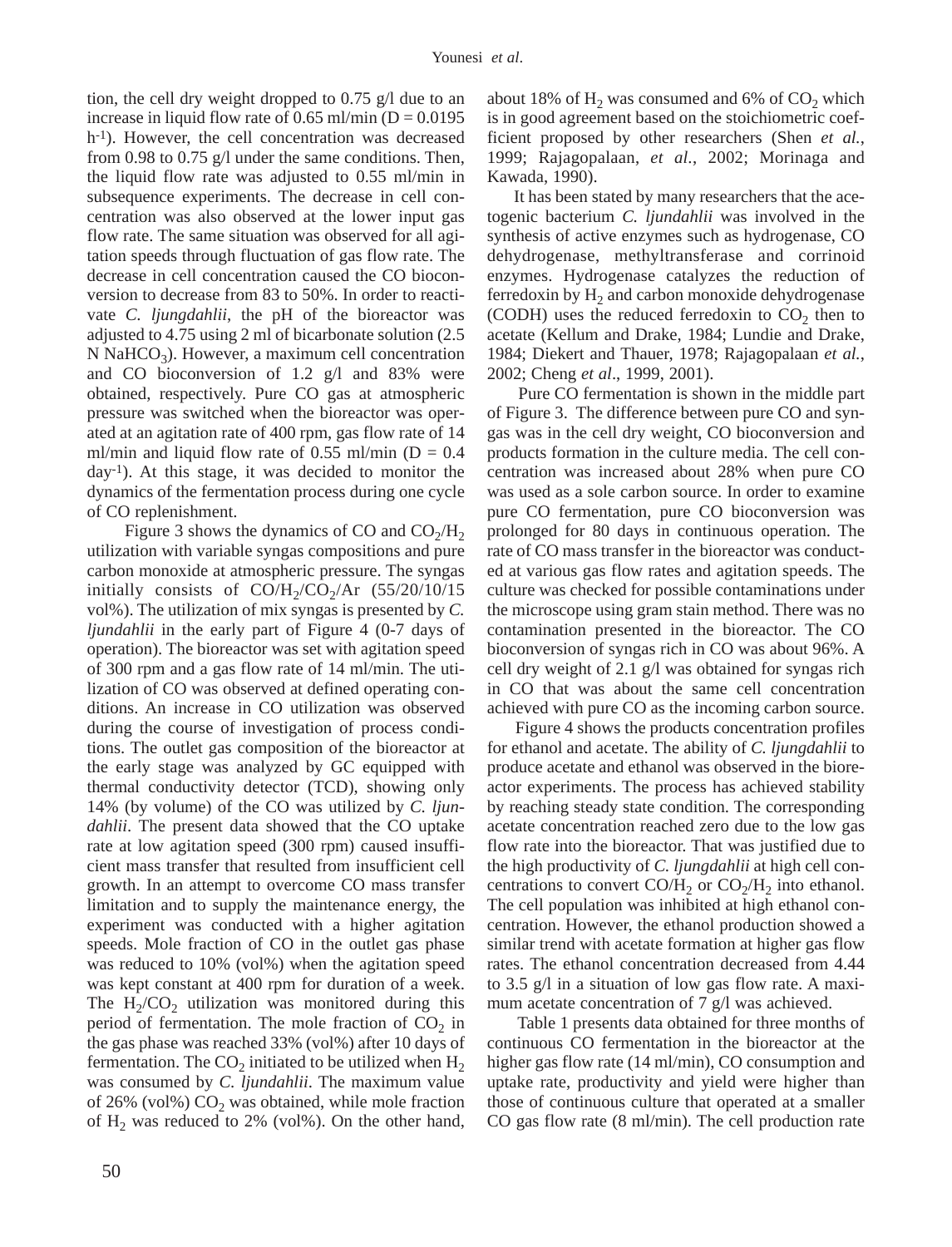decreased at the low gas flow rate of 8 ml/min for all agitation speeds. However, a steady cell growth was observed at the high gas flow rate of 14 ml/min and agitation speed of 500 rpm, as stated in Table 1. For syngas with 55% CO, the maximum CO consumption and uptake rate of 30.5 mmol CO/h and 30.7 mmol  $CO·g<sup>-1</sup>$  cell·h<sup>-1</sup> were observed together with a low cell concentration up to 1.1 g/l. The minimum and maximum CO consumption rates were 14.2 mmol CO/h (gas flow rate of 8 ml/min) and 29.3 mmol CO/h (gas flow rate 14 ml/min) with syngas rich in CO (70% CO and 15%  $H<sub>2</sub>$ ). However, the maximum CO uptake rate was obtained at 24.2 mmol  $CO·g<sup>-1</sup>$  cell $·h<sup>-1</sup>$ , gas flow rate of 14 ml/min and agitation speed of 450 rpm, while an increase of the cell growth was observed. These values were slightly higher for *C. ljungdahlii* when the bioreactor was operated with pure CO and syngas rich in CO, but cultures with higher cell dry weight concentration of approximately 2.1 g/l were obtained. These results showed that the operation of the bioreactor with high CO concentration did not inhibit the cultures of *C. ljungdahlii*. Unlike CO consumption and uptake rate, the high products yields were obtained with a high concentration of CO (Table 1). A maximum acetate yield (*YA acetate/CO*) of 0.14 g Ac/mmol CO obtained with syngas rich in CO (70% CO and 15%  $H_2$ ) was higher than that obtained with continuous culture using pure CO. However, the minimum acetate yield was 0.067 g Ac/mmol CO with syngas in the presence of 55% CO, at an agitation speed of 400 rpm. The corresponding ethanol yield  $(Y_{Ethanol/CO})$  showed the same trend. The minimum ethanol yield was obtained at 0.067 g Ac/mmol CO with pure CO at 400 rpm. However, maximum ethanol was at 0.142 g EthOH/mmol CO with syngas rich in CO (70% CO and 15%  $H_2$ ), at an agitation speed of 550 rpm. The cell yield  $(Y_{cell/CO})$  decreased with the decrease in volumetric gas flow rate supplied into the bioreactor at all the agitation speeds. It can be concluded that the CO supplied at low flow rate was insufficient for growth of the culture.

The CO bioconversion was illustrated as a function of gas flow rate and agitation speed in a CSTBR (see Figs. 5 and 6). At the volumetric liquid flow rate of 0.55 ml/min, the various cell dry weight concentrations (0.3 to 2.2 g/l) were obtained by changing the gas flow rate and agitation speed in the bioreactor. Similar studies were carried out by *Eubacterium limosum* KIST612 in a bubble column bioreactor with a working volume of 0.2 l, total gas volume of 80 ml/min (0.4 vvm) and initial pure CO pressure of 96 kPa. When the cell concentration in the bioreactor reached 5.25 g/l, the maximum CO bioconversion was 60% (Morinaga and Kawada, 1990). As a comparison, other experiments were performed in a bubble column bioreactor with *C. ljungdahlii* p7 (Morinaga and Kawada, 1990). A 60% CO bioconversion was achieved from the mixture of syngas (25% CO, 15% CO<sub>2</sub>, and 60% N<sub>2</sub>). However, in the present study, a 90% CO bioconversion was obtained with syngas consisted of 55% CO at 400 rpm and 14 ml/min of gas flow rate. The bioreactor was also run with syngas consisted of 70% CO. The volumetric gas flow rate and agitation speed were 14 ml/min and 500 rpm, respectively. The volumetric liquid flow rate was kept at 0.55 ml/min (0.4 day-1) during the operation. A 93% bioconversion of CO was achieved. In addition, products yields of 0.141 g EthOH/mmol CO and 0.143 g Ac/mmol CO and a cell yield of 0.051 g cell/mmol CO were achieved. The results of similar studies with *C. ljungdahlii* showed yields of 0.062 g EthOH/mmol CO for ethanol and 0.094 g AC/mmol CO for acetate and a cell yield of 1.38 g/mol CO (Rajagopalaan *et al.,* 2002).

The CO bioconversion was affected by the cell dry weight concentration, agitation speed and volumetric gas flow rate. This fact is due to kinetic limitations, the bioconversion of CO in the outlet of the bioreactor changes with the cell concentration. The following equation represents by CO bioconversion  $(X_{CO})$  and the volumetric mass transfer coefficient:

$$
\frac{X_{CO}}{1 - X_{CO}} = \frac{RTV_LK_La}{\pi Hv_s}
$$
(1)

The above equation was plotted as a function of inverse of the volumetric gas flow rate (Fig. 7). The slopes of the straight lines are proportional to mass transfer coefficients  $(K<sub>I</sub>a)$ . The Henry's constant for CO is 1.226 l·atm·mmol-1 CO (Vavilin, *et al.*, 2000). The operation temperature of the bioreactor was 38 <sup>O</sup>C. Furthermore, the values of  $K<sub>L</sub>a$  were found to be 36, 54.3, 84.2 and 135.2 h-1 at agitation speeds of 400, 450, 500 and 550rpm, respectively.

Generally, solubility of the gaseous substrate at ambient temperature and pressure are very low. The gaseous substrate is utilized by the biocatalysts only if the gaseous substrate can be maintained at a desired level in a utilizable form (Kerby and Zeikus, 1983). To improve transfer of gas into the culture media, mechanically agitated CSTBR is the preferred reactor configuration as it allows an efficient contact between the two immiscible phases (Martin *et al.*, 1983). The laboratory scale fermentor was used in these studies. Microsparger was used to make fine bubbles with a size of 20 µm. The bubble size distribution also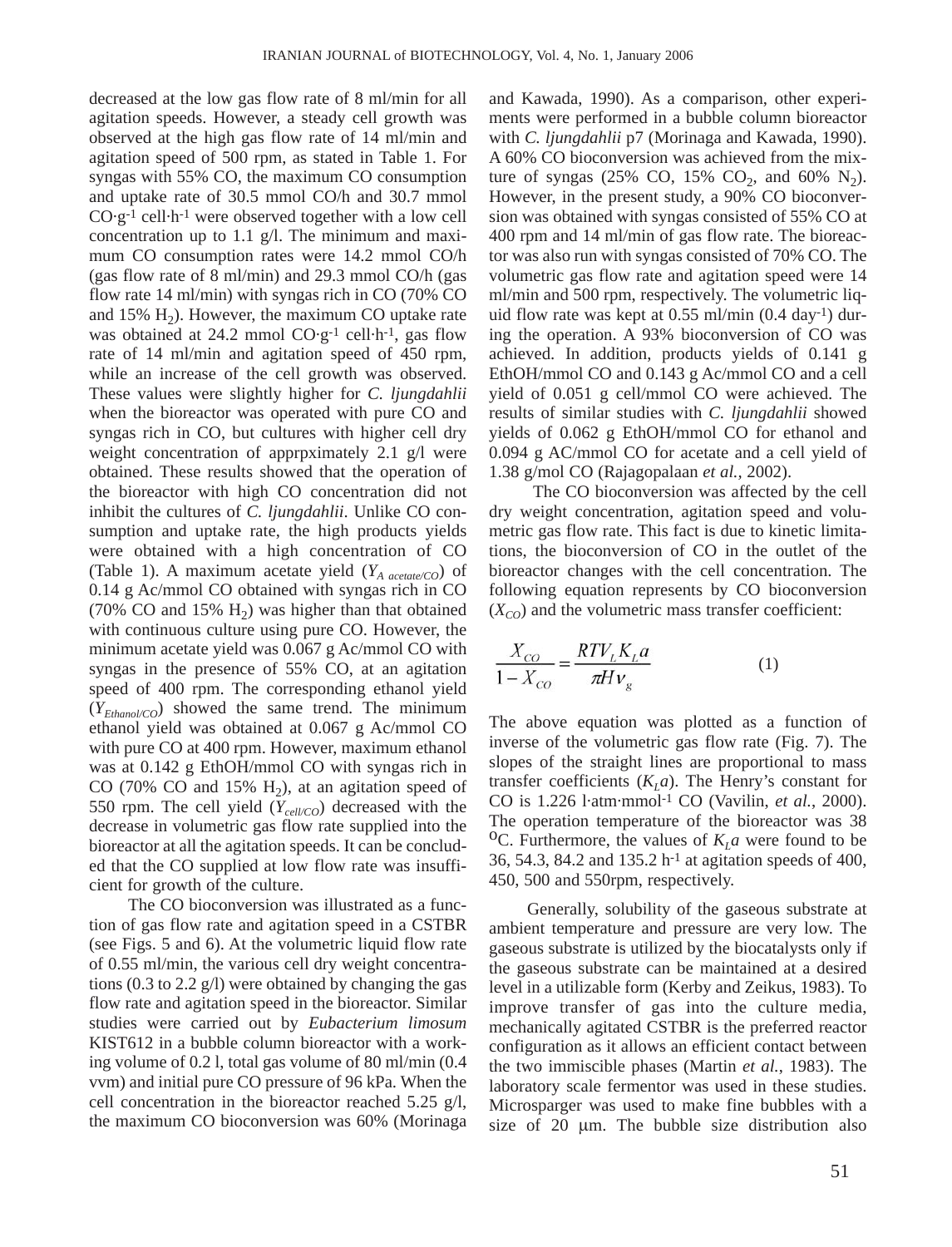depends on the operating conditions, the configuration type, agitation speed and gas flow rate (Vega *et al.*, 1989b).

Derivation of empirical correlation of  $K<sub>L</sub>a$  was examined for gas liquid mass transfer in a stirred tank bioreactor. As the superficial gas velocity increases, the mean bubble size decreases. Thus, the superficial area can be increased as a result of higher gas hold up at high gas velocity. An increase in gas velocity also enhances the turbulence induced by the gas flow, which increases mass transfer coefficient (Schneeberger *et al.*, 1999). Increase in interfacial area and  $K<sub>L</sub>$  at the high gas velocities predominates over the decrease in the mass transfer coefficient because of the shorter gas-liquid contact time, which resulted in an increase in  $K<sub>L</sub>a$ . A number of researchers have characterized the volumetric mass transfer coefficient (Vega *et al.*, 1989a,b; Schneeberger *et al.*, 1999; Geankoplis, 2003; Arjunwadkar, *et al.* 1998), the empirical correlation followed by the power law  $K<sub>L</sub> a = AN<sup>B</sup>$ . Also it has been recommended that to use the empirical equation in order to estimate the  $K<sub>L</sub>a$  of a laboratory-scale bioreactor (Lau *et al.*, 2004).

Combining the effect of agitation speed and gas flow rate on  $K<sub>I</sub>$  a is shown in Figure 8. SigmaPlot5 was very beneficial for analysis of empirical correlation defined for the  $K<sub>L</sub>$  a value using syngas-fermentation media in a stirred tank bioreactor. The illustrated results in SigmaPlot5 showed that the correlation for the effect of gas flow rate and agitation speed on  $K<sub>I</sub>$  a are given by the following equation;

$$
K_t a = 131 \times 10^{-4} N^{4.24} U^{0.11}
$$
 (2)

The results of this investigation showed that at an agitation speed below the critical speed for gas dispersion  $(N < 6 S<sup>-1</sup>)$ ,  $K<sub>L</sub>a$  increased slowly. Then, the  $K<sub>L</sub>a$ increased with increasing gas flow rate  $(V_{\varrho})$  and agitation speed (N), as shown in Figure 8.

## **CONCLUSION**

The present study was conducted to evaluate *C. ljundahlii* as an active biocatalyst for bioconversion of CO-rich gases such as synthesis gas and off-gas (from steel mills) to bio-fuel using a continuous fermentation process. *C. ljundahlii* was also used for the bioconversion of syngas to liquid fuels, and to understand the mass transfer phenomena process and kinetics of CO utilization in a 2 litter CSTBR bioreactor. The opera-

tion temperature was 37ºC. The pH was automatically adjusted to 4.5 during continuous ethanol and acetate production. A maximum CO consumption and CO uptake rate 30.5 mmol CO/h and 30.7 mmol CO·g-1 cell·h-1 were obtained, respectively. However, a maximum cell concentration and CO bioconversion of 2.1 g/l and 93% were obtained, respectively. The total amount of ethanol and acetate concentrations were approximately 11 g/l with gas flow rate at 14 ml/min and agitation speed at 500 rpm. An acetate yield (*YA acetate/CO*) of 0.14 g Ac/mmol CO with syngas rich in CO (70% CO) was obtained. The maximum mass transfer coefficient  $(K<sub>L</sub>a)$  of 135 h<sup>-1</sup> at an agitation speed of 550 rpm was achieved. The results of the present study provided important implications of the bioconversion of various CO concentrations as raw syngas and also off-gas from steel mills for the industrial scale of the CO fermentation processes.

#### **Acknowledgements**

The present research was made possible through an IRPA grant No. 063538, sponsored by Universiti Sains Malaysia. The authors wish to thank R & D panel at the Universiti Sains Malaysia and Ministry of Science Technology and Innovations for their financial support.

#### **References**

- Arjunwadkar SJ, Sarvanan K, Kulkatni PR, Pandit AB (1998). Gas-liquid mass transfer in dual impeller bioreactor. *Biochem Engin J*. 1: 99-106.
- Bailey JE, Ollis DF (1986). *Biochemical engineering fundamentals*. New York: McGraw-Hill, 831.
- Bouaifi M, Hebrard G, Bastoul D, Routan M (2001). A comparative study of gas hold-up, bubble size, interfacial area and mass transfer coefficients in stirred gas-liquid reactors and bubbles columns. *Chem Engin Process*. 40: 97-111.
- Braun M, Mayer F, Gottschalk G (1981). Clostridium aceticum (Wieringa), a microorganism producing acetic acid from molecular hydrogen and carbon dioxide. *Arch Michrobiol*. 128: 288-293.
- Chang IS, Kim BH, Lovitt RW, Bang JS (2001). Effect of CO partial pressure on cell-recycled continuous CO fermentation by *Eubacterium limosum* KIST612. *Process Biochem*. 37: 411- 421.
- Chang IS, Kim BH, Lovitt RW, Sung HC (1999). Formulation of defined media for carbon monoxide fermentation by *Eubacterium limosum* kist612 and the growth characteristics of the bacterium. *J Biosci Bioengin*. 88: 682-685.
- Dale BE (2003). Greening the chemical industry: research and development priorities for biobased industrial products*. J Chem Technol Biotechnol*. 78: 1093-1103.
- Diekert GB, Thauer RK (1978). Carbon monoxide oxidation by *Clostridium thermoaceticum* and *Clostridium formicoaceticum*. *J Bacteriol*. 136: 597-606.
- Gajdos R (1998). Bioconversion of organic waste by the 2010: to recycle elements and save energy. *Resour Conserv Recy*. 23: